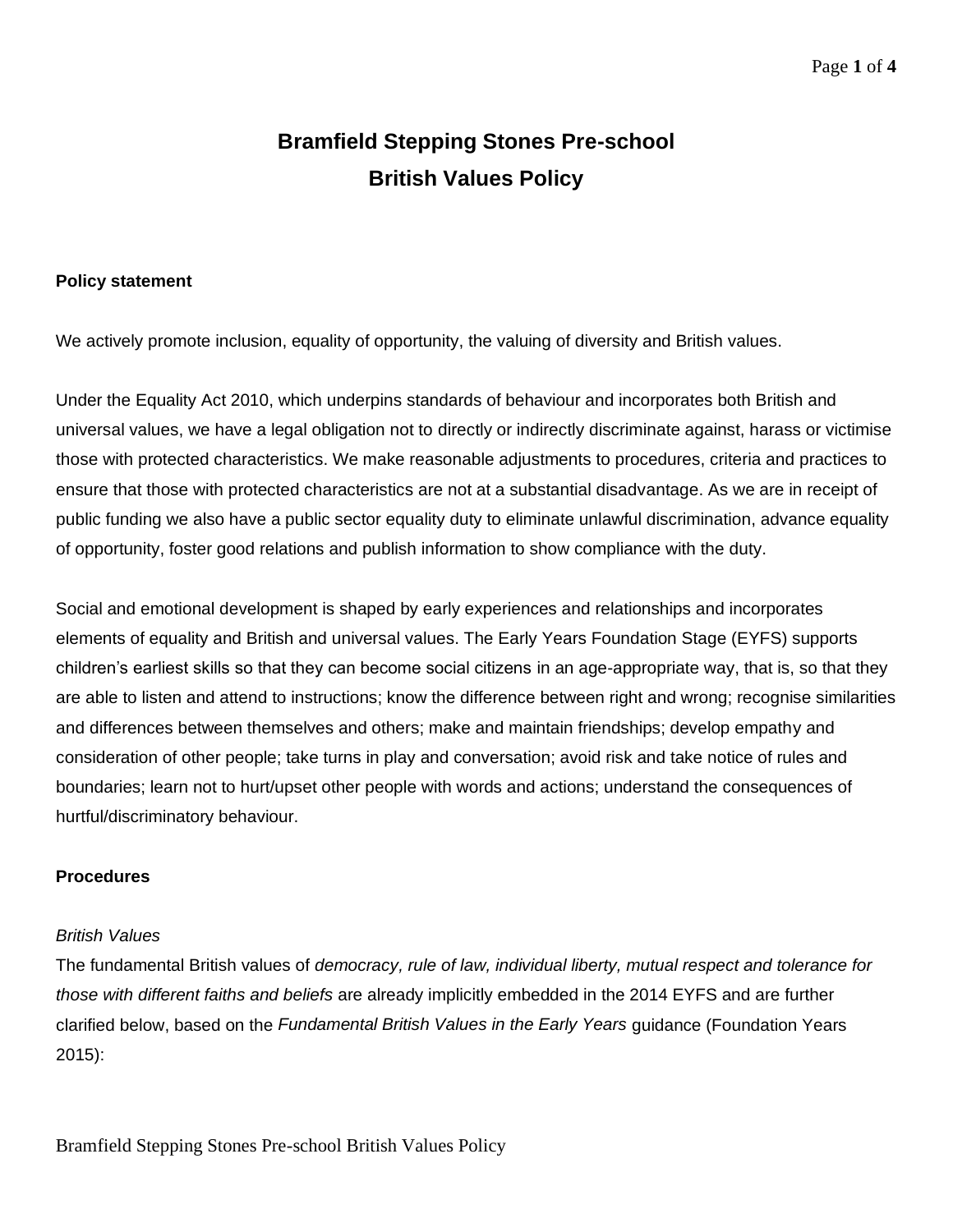▪ *Democracy*, or making decisions together (through the prime area of Personal, Social and Emotional Development)

**-** As part of the focus on self-confidence and self-awareness, practitioners encourage children to see their role in the bigger picture, encouraging them to know that their views count, to value each other's views and values, and talk about their feelings, for example, recognising when they do or do not need help.

**-** Practitioners support the decisions that children make and provide activities that involve turn-taking, sharing and collaboration. Children are given opportunities to develop enquiring minds in an atmosphere where questions are valued.

**▪** *Rule of law*, or understanding that rules matter (through the prime area of Personal, Social and Emotional Development)

**-** Practitioners ensure that children understand their own and others' behaviour and its consequence.

**-** Practitioners collaborate with children to create rules and the codes of behaviour, for example, the rules about tidying up, and ensure that all children understand rules apply to everyone.

*Individual liberty*, or freedom for all (through the prime areas of Personal, Social and Emotional Development, and Understanding the World)

**-** Children should develop a positive sense of themselves. Staff provide opportunities for children to develop their self-knowledge, self-esteem and increase their confidence in their own abilities, for example through allowing children to take risks on an obstacle course, mixing colours, talking about their experiences and learning.

**-** Practitioners encourage a range of experiences that allow children to explore the language of feelings and responsibility, reflect on their differences and understand we are free to have different opinions, for example discussing in a small group what they feel about transferring into Reception Class.

*Mutual respect and tolerance*, or treating others as you want to be treated (through the prime areas of Personal, Social and Emotional Development, and Understanding the World)

**-** Practitioners create an ethos of inclusivity and tolerance where views, faiths, cultures and races are valued and children are engaged with the wider community.

**-** Children should acquire tolerance, appreciation and respect for their own and other cultures; know about similarities and differences between themselves and others, and among families, faiths, communities, cultures and traditions.

**-** Practitioners encourage and explain the importance of tolerant behaviours, such as sharing and respecting other's opinions.

**-** Practitioners promote diverse attitudes and challenge stereotypes, for example, sharing stories that reflect and value the diversity of children's experiences and providing resources and activities that challenge gender, cultural or racial stereotyping.

Bramfield Stepping Stones Pre-school British Values Policy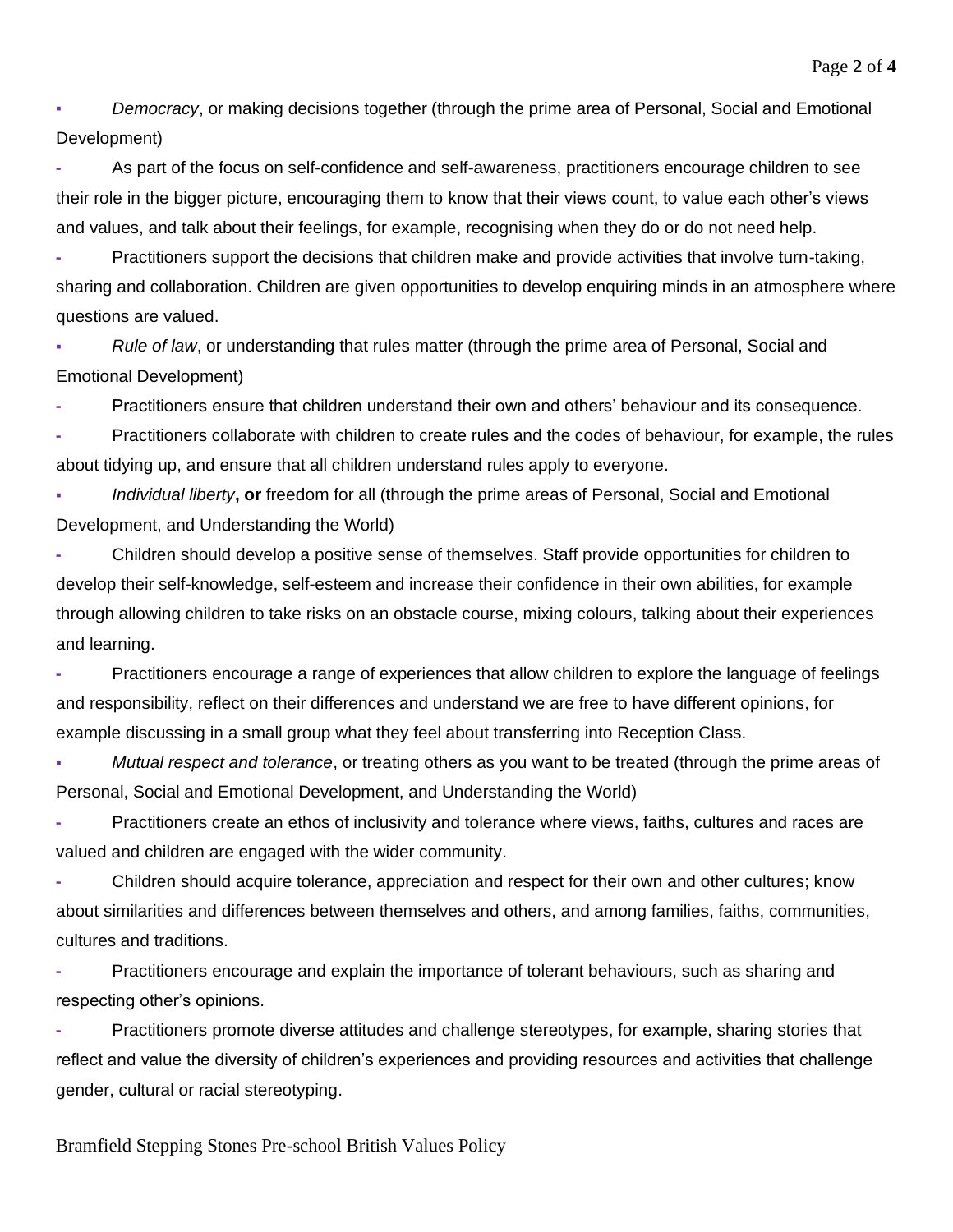- *In our setting it is not acceptable to:*
- **-** actively promote intolerance of other faiths, cultures and races
- **-** fail to challenge gender stereotypes and routinely segregate girls and boys
- **-** isolate children from their wider community
- **-** fail to challenge behaviours (whether of staff, children or parents) that are not in line with the

fundamental British values of democracy, rule of law, individual liberty, mutual respect and tolerance for those with different faiths and beliefs

## *Prevent Strategy*

Under the Counter-Terrorism and Security Act 2015 we also have a duty *"to have due regard to the need to prevent people from being drawn into terrorism"*

## **Legal framework**

Counter-Terrorism and Security Act 2015

British Values Policy